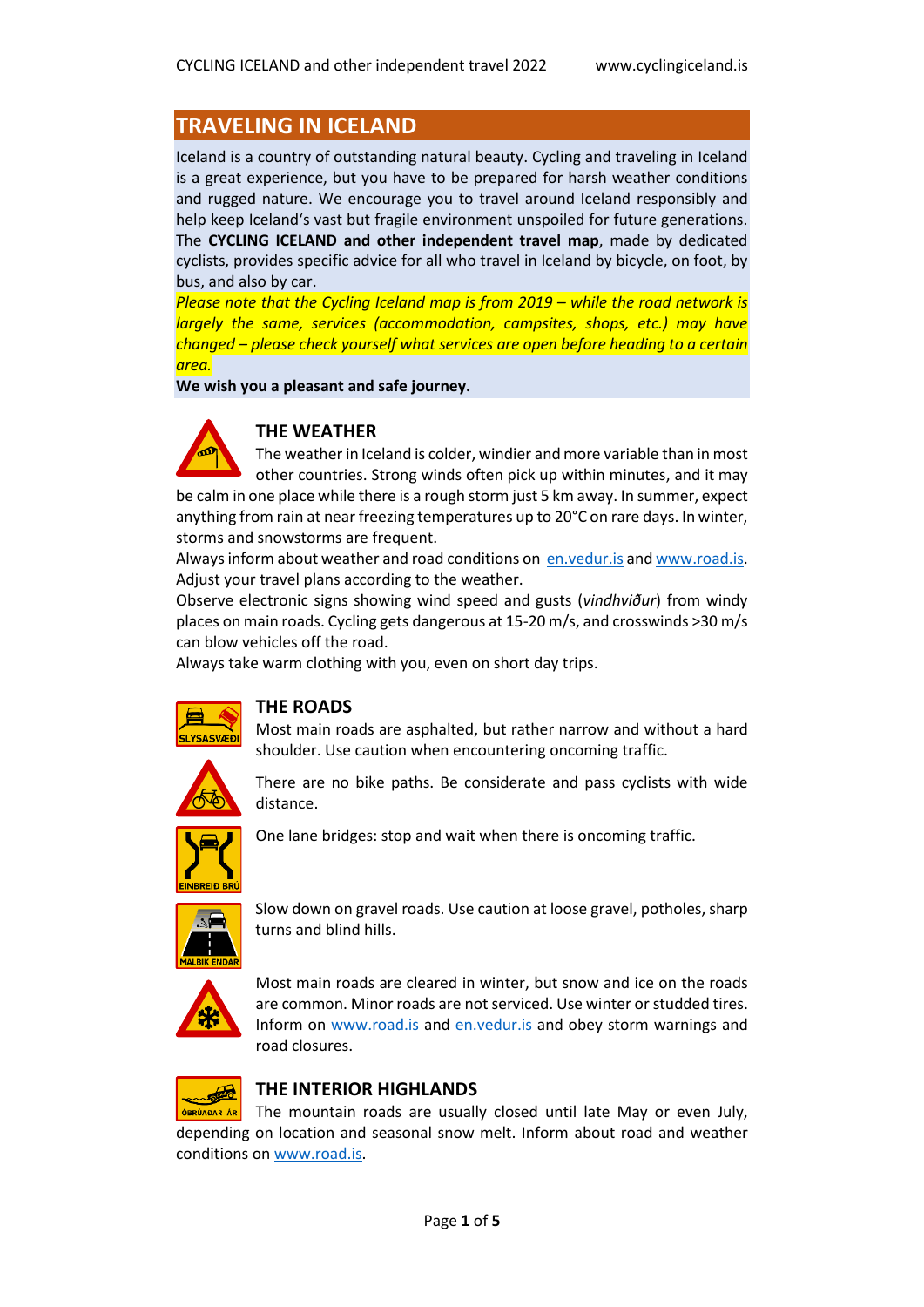Most highland roads are only suitable for mountainbikes and 4x4 cars. The surface quality (not shown on this map) ranges from packed mud to bumpy washboards, loose gravel and coarse stones, and even sand where it may be impossible to cycle when it is too dry.

Unbridged rivers must be crossed at fords and can become dangerous depending on rainfall and glacier melt on warm days. You may have to wait until late night or morning to cross certain glacial rivers. Do not cross dangerous fords alone.

The map also shows selected abandoned roads and singletrack paths where motorized traffic is prohibited. Mountainbikers may be able to use these trails, but show regard to hikers and horse riders. You may have to carry the bike in some places. Never cycle off-track.

When traveling in the highlands, always inform at local tourist informations, land rangers and other travelers about conditions on roads and tracks. Highland roads with more traffic are not necessarily better than those with few cars. Routes and fords can be impassable and there may be terrible weather conditions, including sandstorms and snow. The next shelter can be far away, and there are generally no shops or services. Huts are often fully booked. Large areas have no mobile telephone coverage, and some tracks are very lonely. Depending on the road surface, progress can be very slow and you may cover as little as 25 km per day. Obtain accurate maps, this map alone is not sufficient for traveling in the highlands.



#### **TREAT THE LAND WITH CARE**

Iceland's nature is extremely sensitive. Plants grow slowly in Iceland's cold climate. The loose volcanic soil is easily blown away.



#### **Offroad driving/parking/cycling is strictly prohibited.**

The tire tracks damage the vegetation and cause erosion.

Follow marked roads and paths. Treat moss and other plants with care, and keep all stones in their place. Leave no trace.

#### **Take care for a livable future.**

Compensate the CO2 footprint of your trip to Iceland.

Travel by reponsible means – on foot, by bike, bus, shared car or ferry. Pick up any garbage – leave a clean country.



#### **STAY SAFE**

**Inform about weather forecast and local conditions** on roads / paths. Take a map, GPS / compass and phone with you. Always take warm clothing with you. Wind and rain can cool you down quickly.

**Respect Iceland's rugged nature** and show caution at steep rocks, river crossings, hot springs, glaciers and ocean beaches.

**Inform someone** o[r www.safetravel.is](http://www.safetravel.is/) about your travel plans before venturing out in isolated areas. **In case of emergency, call 112.** 



#### **CAMPING – ENJOY THE OUTDOORS**

Use the designated campsites.

See [www.cyclingiceland.is](http://www.cyclingiceland.is/) for detailed information.

If you can not reach the next campsite, you may put up a normal hiking tent for one night anywhere along the road or path except on cultivated land, near houses, and in protected nature reserves. Note that in the lowlands most roads are fenced. Ask the owner for permission before camping on farmland or private ground. Leave the place clean and in its natural condition.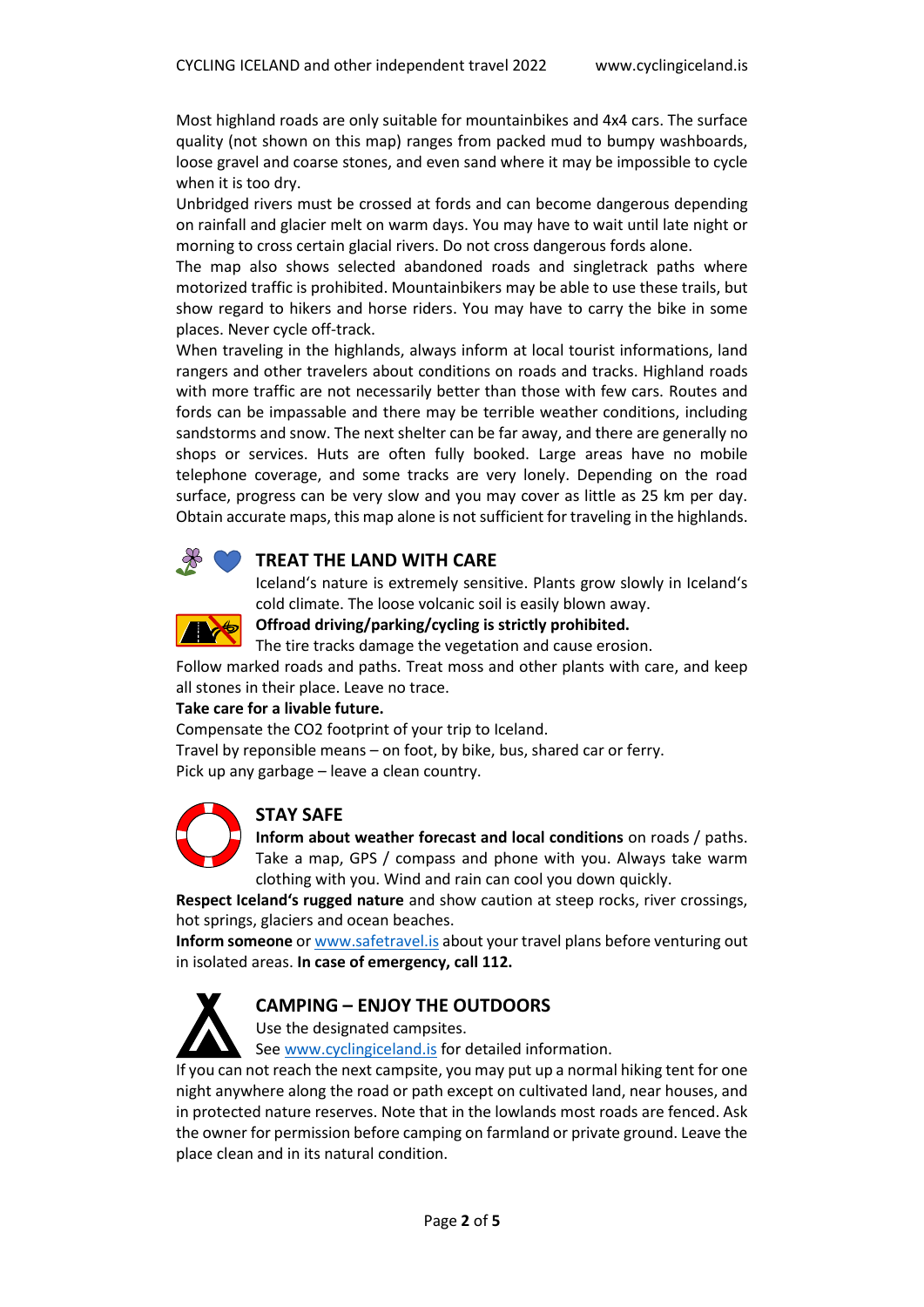

**No offroad parking.** Camper vans may stay overnight only on designated campsites.

**Further information:** [www.ust.is](http://www.ust.is/) (Notes for visitors, access rights), and <https://ust.is/english/tourist-information/where-can-you-camp/>

#### **SERVICES, FOOD, WATER, HEALTH**

**Groceries, shops and services** are sparse and may be 200 km or more away. Take enough food with you, particularly in the highlands.



**Water** from most streams and rivers is clear and absolutely safe to drink. However, do not take water downstream of farmland, houses and settlements. Water from glacial rivers should be drunk only in emergency and should be filtered. Tap water is always safe to drink.

When cycling, carrying 2 litres of water is usually enough, but in sand and lava areas without any surface water you may need to carry more.



**Basic medical assistance** is provided by medical centers (*heilsugæsla*) and pharmacies in most villages. At very small places, the local shop may have some medicine upon request. Dentists and specialist doctors are only in the largest towns in each part of the country.

In Reykjavík, contact *Læknavaktin* for general medical assistance (tel. 1770, open 24/7). **In emergency, call 112.**



### **CYCLING IN ICELAND**

**Bike & Tools:** All normal roads can be cycled with a robust trekking bike. On highland roads, you are better off with a mountain bike with fat tires. Low gears are essential for steep hills and headwind. Bring tools and spare parts to fix flat tires, brake pads, split gear and brake cables, a broken chain, broken spokes, loose screws and luggage racks. The next bike shop may be 400 km away.

**Cycling Regulations:** Most main roads in south and west Iceland are hazardous for cycling due to heavy traffic and little space for cyclists. Cycle rather on minor roads or at night when there is less traffic, or use public transport.

Within the Capital Area, there is a rather good network of bike paths. In addition, cycling on sidewalks is legal in Iceland, but show regard to pedestrians.

Hvalfjörður and Vaðlaheiði tunnels are banned for cyclists. All other tunnels are quite OK to cycle through, and all tunnels are illuminated.

Lights on the bike are required when cycling at night, poor visibility and in tunnels. A bright reflective vest lets drivers see you earlier, and a helmet is recommended (required for under 15 year olds).

**Cycling & Wind:** As a cyclist, you are exposed to the elements, and shelter from trees is rare. Warm, wind- and rainproof clothing, a hat and gloves are essential, also in summer. Adjust your route to the weather. Consider also cycling at night, the summer nights are bright and the wind often calms down in the late evening.

**Cycling & Tourism:** Popular tourist spots may be crowded and with heavy car traffic; public transport is sparse. Cycling in remote areas is more rewarding.

**Cycling & Camping:** Bring a windproof tent, the next house can be far away and you may have to camp in the nature.

At many campsites, cars may drive and park directly next to your tent. Campsites with a dedicated car-free area for tents only may be more quiet. Use the campsite list on [www.cyclingiceland.is](http://www.cyclingiceland.is/) to find cycling-friendly sites.

*Please note that the all information on accommodation and other services is from 2019 – please check yourself if campsites / huts are open before heading to a specific area.*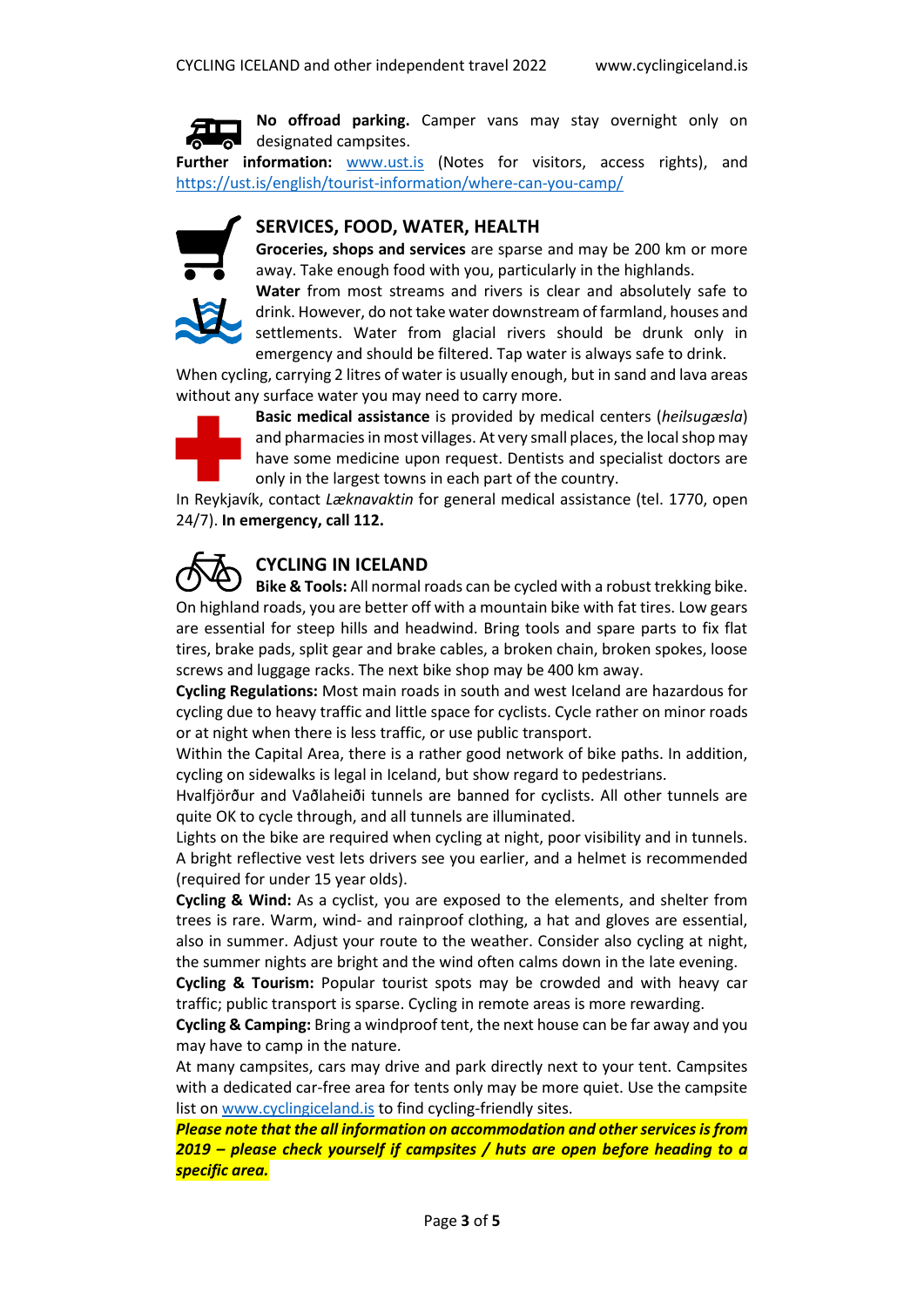## **BUS AND BIKE**

The Public Transport map, on [www.cyclingiceland.is](http://www.cyclingiceland.is/) and [www.publictransport.is,](http://www.publictransport.is/) shows all scheduled bus, ferry and plane routes in Iceland. Sightseeing tours which do not allow rides from A to B are not shown. For timetables etc. refer to the operator's websites. Check if the bus is on schedule, buses may be cancelled due to storms.

**Scheduled public buses** run all year. Pre-booking is not possible. On all longdistance buses, you can buy tickets from the driver with cash or credit card (on *Strætó* routes, also the Strætó app). *Strætó* has the largest network. Bikes are conveyed free of charge, if there is space.

**Scheduled tourist buses** are operated by private companies and run during summer only. These services have to be pre-booked; on the bus it is usually sufficient to present the booking number. Bikes cost ca. 4,000 kr extra; cyclists should contact the operator beforehand. Passengers without pre-booking may board the bus and pay at the driver if there are free seats.

**Transport of bikes:** Contact the operator and ask if/how bikes are conveyed on a particular bus. *Strætó* mainline services often have an outside bike rack. On most other buses, bikes are loaded into the luggage compartment, while some minibuses have luggage trailers, and a few buses do not convey bikes at all. Most services have capacity for about  $4 \pm x$  bikes (fewer in winter), but the bus driver decides how many bikes can be accepted. Agree on a "Plan B" beforehand, as occasionally, buses on the main routes may already be full of bikes. Be prepared to make the bike as small as possible if it is conveyed in the luggage compartment. For bike racks, remove loose parts and tie down the bikes with securing straps; some padding prevents scratches.

**Remarks on specific routes:** Most buses run once or twice per day, on some remote routes only a few times per week. Between Hvolsvöllur, Reykjavík and Borgarnes, there are additional buses, which may have more available space for bikes than the long distance services. For buses near Keflavík airport, see the "Fly and bike" section below. Note that in East Iceland between Egilsstaðir and Höfn, there are only local buses which may not convey bikes, and except in summer there are no services at all between Breiðdalsvík and Djúpivogur.

**Bus stops in Reykjavík:** Long-distance buses depart from different places in Reykjavík (see the Reykjavík map): *Strætó:* Mjódd, a few services also from BSÍ terminal. *Flybus* and *Reykjavik Excursions Highland Bus*: BSÍ terminal. *Airport Direct*: Reykjavík Terminal (Skógarhlíð 10). *Airport Express:* Klettagarðar 4. *Trex Highland Bus:* City Hall (Vonarstræti) and campsite.

**Bus stops outside of Reykjavík:** Buses have scheduled stops in every village. With a bike, we strongly recommend to use scheduled stops only. If necessary, drivers may set down passengers anywhere along the route where the bus can stop safely, e.g. at parking sites or junctions with smaller roads. For getting on the bus in the countryside between scheduled stops, call the operator beforehand and agree on a suitable place for the bus to stop. Due to heavy traffic, drivers need to be prepared to stop; just waving your hands is not sufficient.

**Capital Area:** The yellow *Strætó* city buses can be payed for with the Klapp app, Klapp-10 cards for 10 rides (available in swimming pools, 10-11 and Krambúðin shops), or in cash (490 kr, no change given). Up to 2 bikes are conveyed at no extra costs, if the space is not needed for other passengers, baby carriages or wheelchairs. Unless you have a flat tyre, cycling is usually faster within Reykjavík, though.